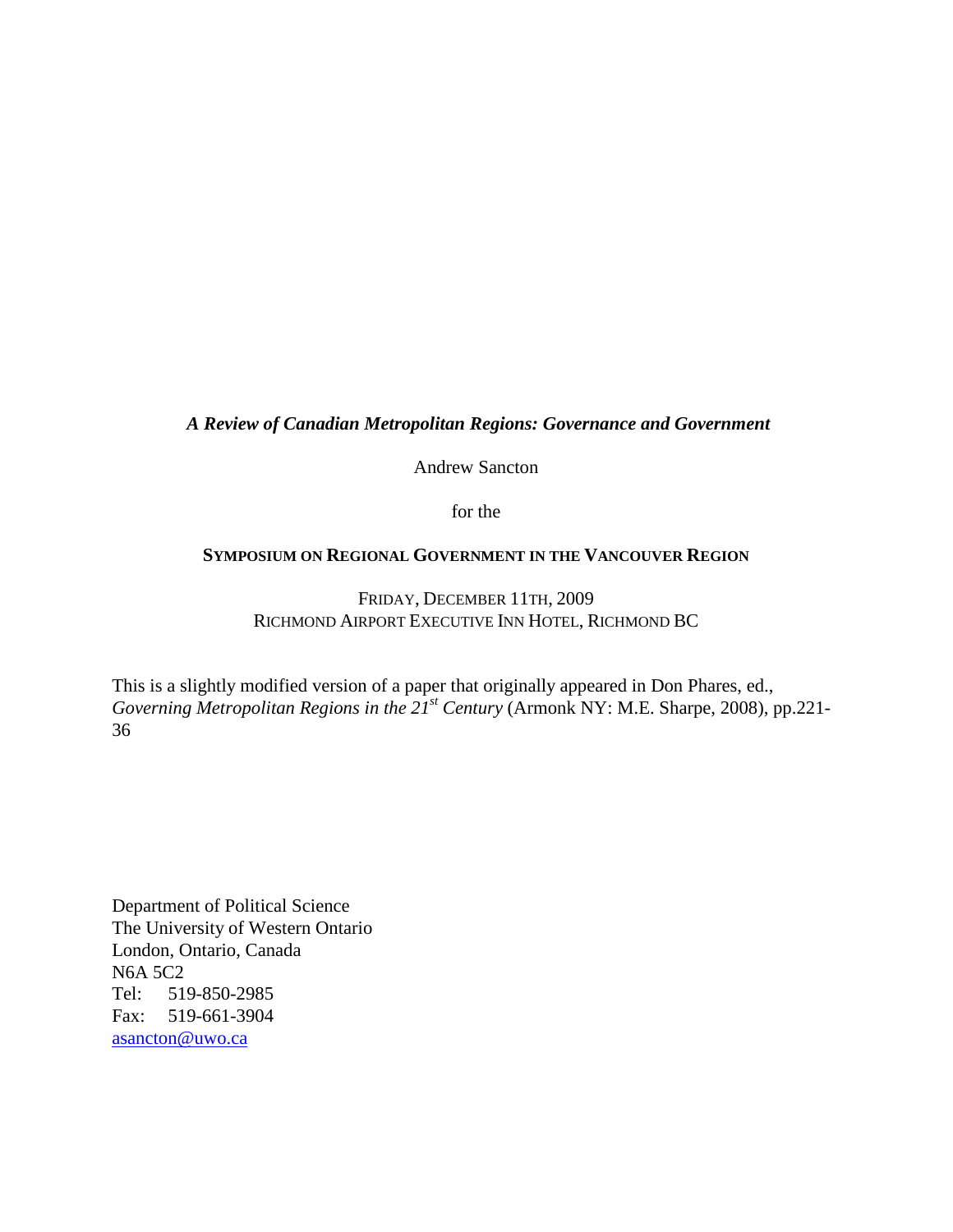#### *A Review of Canadian Metropolitan Regions: Governance and Government*

The aim of this paper is to describe and analyze the various approaches that have been taken within Canada over the past fifty years to the problems of metropolitan governance. This has been a period of exceptionally rapid urban growth, especially in areas immediately outside the boundaries of central-city municipalities. Such growth has caused the various provinces constantly to seek changes in local governmental institutions so as to adapt to this growth and to attempt to shape it efficiently and effectively.

#### Metropolitan areas

Statistics Canada defines census metropolitan area (CMAs) as follows:

A census metropolitan area (CMA) is formed by one or more adjacent municipalities centred on a large urban area (known as the urban core). The census population count of the urban core is at least 100,000 to form a census metropolitan area. To be included in the CMA…, other adjacent municipalities must have a high degree of integration with the central urban area, as measured by commuting flows derived from census place of work data. (Statistics Canada, 2006).

In this paper, we are focussing on Canada's ten largest CMAs. They are listed are listed in Table 1. The main difficulty in using this list of CMAs relates to Toronto. The five CMAs of Toronto, Oshawa, Hamilton, Kitchener, and St. Catharines-Niagara are contiguous, forming a continuous built-up urban area often known as the Golden Horseshoe, because of the horseshoe shape it forms as it wraps around the western tip of Lake Ontario. Only two of the CMAs in the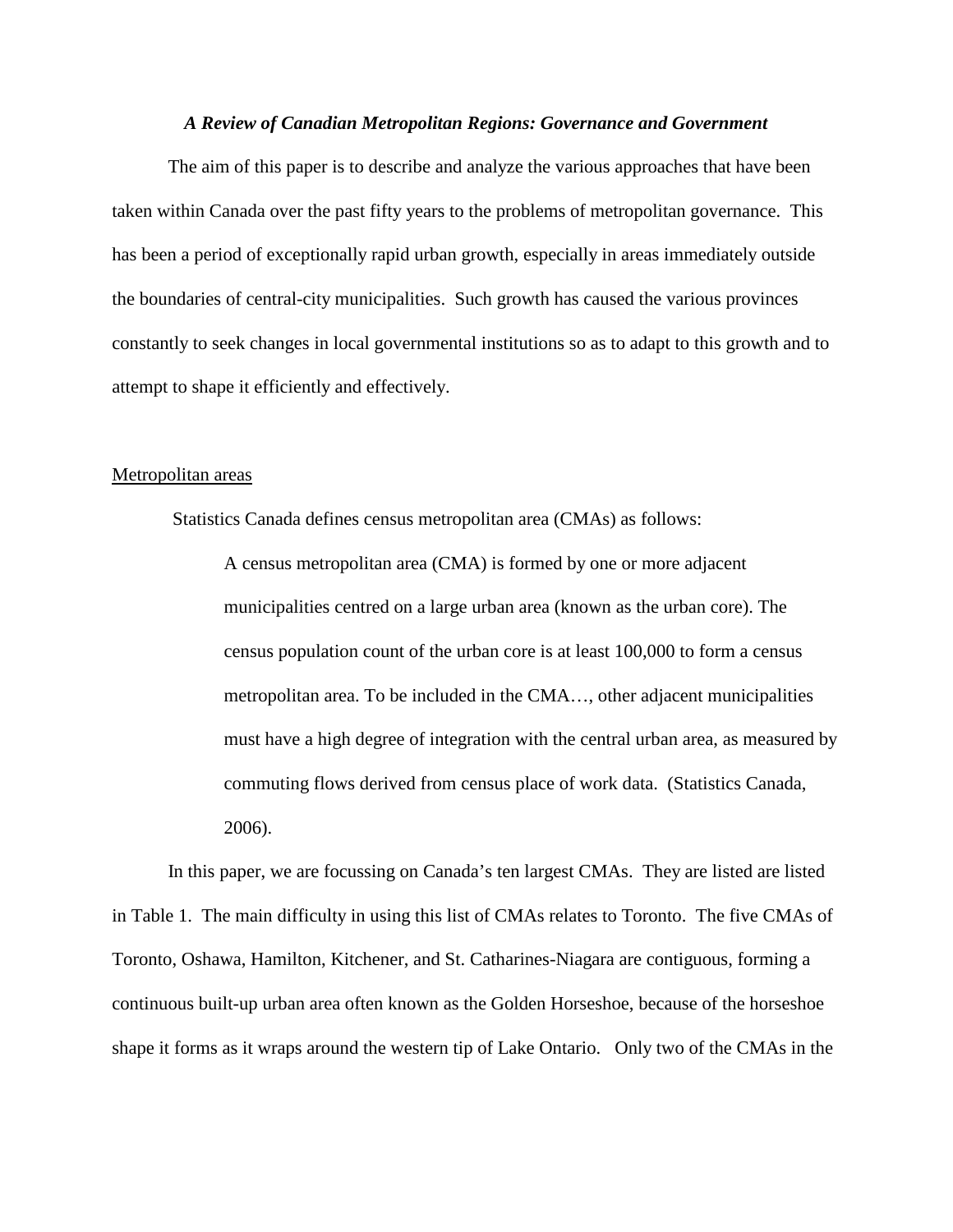Golden Horseshoe -- Toronto and Hamilton -- are in the top ten. For the purposes of this paper, each will be treated separately.

Table 1 shows that there is considerable variation in the demographic characteristics of Canadian metropolitan areas. Between 2001 and 2006, five of the ten most populous metropolitan areas grew faster than the national average of 5.4 percent, with Calgary growing at a rate of 13.4 percent. At the opposite end of the scale was Winnipeg at only 2.7 percent.

Probably the most significant demographic differences among these CMAs relate to the diversity of their respective populations as measured both by the percentage of visible minorities and the percent foreign-born. Here both Toronto and Vancouver rank extremely high, attracting immigrants of all racial backgrounds from all over the world. The equivalent numbers for Quebec City are very low, confirming the city=s image as a governmental centre populated by provincial civil servants and as a regional centre for Canadians whose French origins go back about four centuries.

Toronto and Vancouver are both globalizing metropolitan areas with significant population growth fed by very high immigration levels. Although not as attractive to immigrants as Toronto and Vancouver, Montreal has increasingly become a magnet for French-speaking immigrants from places such as Haiti, Vietnam, Lebanon, and North Africa and for immigrants who are willing to learn French as a second or third language. The result is that Montreal has become the main physical location for the transformation of French Canada from an ethnically and racially homogeneous community to a much more diverse one, the members of which continue to share a common language (Germain and Rose, 2000).

Calgary and Edmonton are both riding a resource boom led by rising oil prices. As the corporate and financial centre of the Canadian oil industry, Calgary has been especially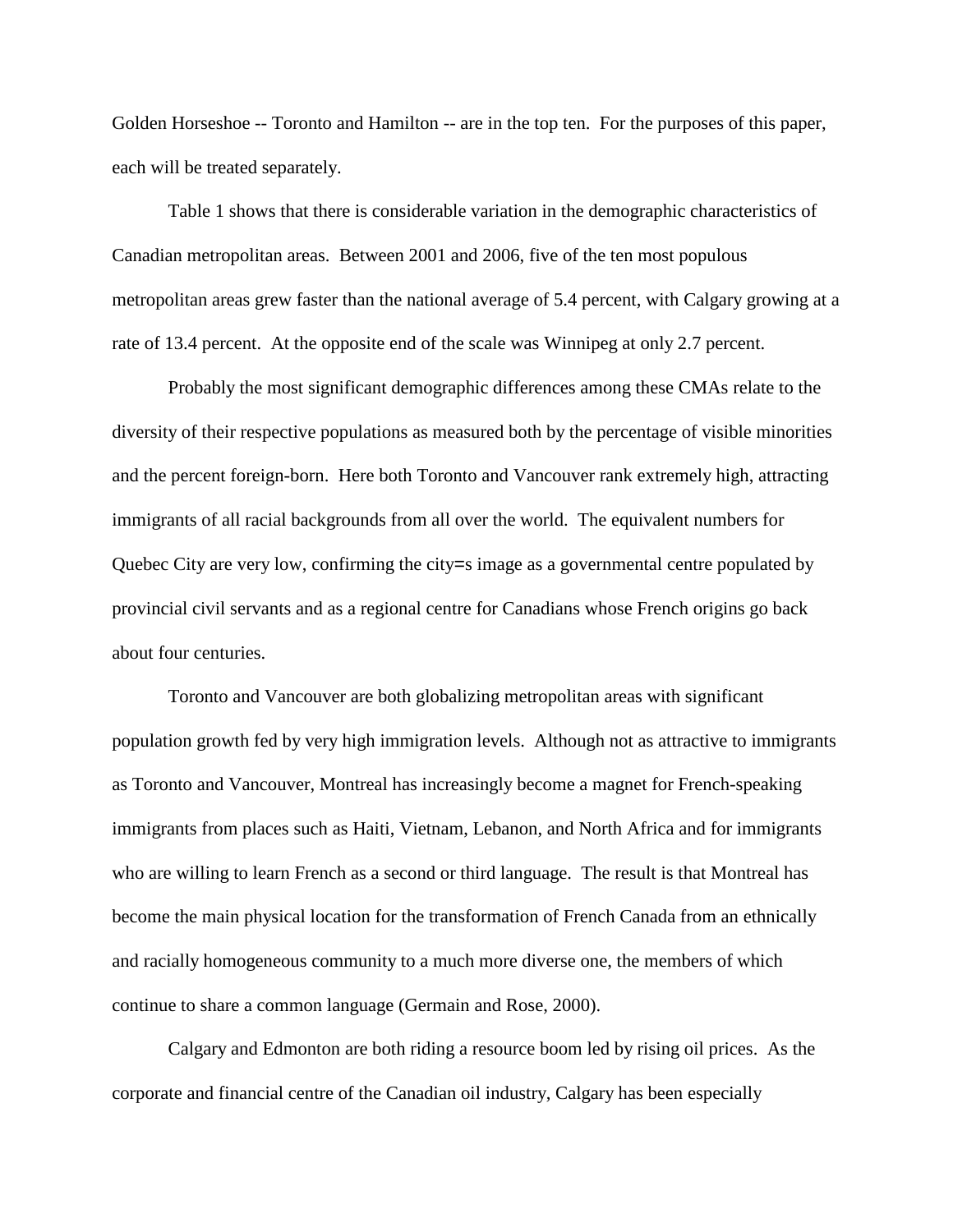prosperous in recent years, but neither place is a significant global city. Even less so are the remaining metropolitan areas listed in Table 1.

#### Public framework for addressing policy issues

Canada is a highly-urbanized and highly-decentralized federation. Under the Canadian constitution, provinces have direct responsibility not only for municipal institutions but also for education and health-care facilities. This means that many of the most important decisions about public-sector institutions within Canada's metropolitan areas are under provincial jurisdiction. In theory at least, the federal government can spend money on such provincial matters as education and health, but it cannot attempt to regulate them by enacting legislation. There is no constitutional obligation for provinces even to establish municipalities and local special-purpose bodies such as school boards, let alone devolve authority to them.

Most provinces have articulated strategic land-use policies, which municipalities are expected to follow. Most provinces have also been highly interventionist with respect to municipal structures, such that Canadian metropolitan areas over time and in different provinces have experienced almost every kind of institutional arrangement imaginable. The fact that provinces have been heavily involved has meant that non-governmental actors have been less important in metropolitan governance, certainly in comparison with metropolitan areas in the United States where involvement of private-sector and voluntary agencies has been a hallmark of what has often been labelled the "new regionalism" (Sancton, 2001).

Among the ten largest CMAs in Canada, there are effectively four different types of institutional arrangements for metropolitan governance: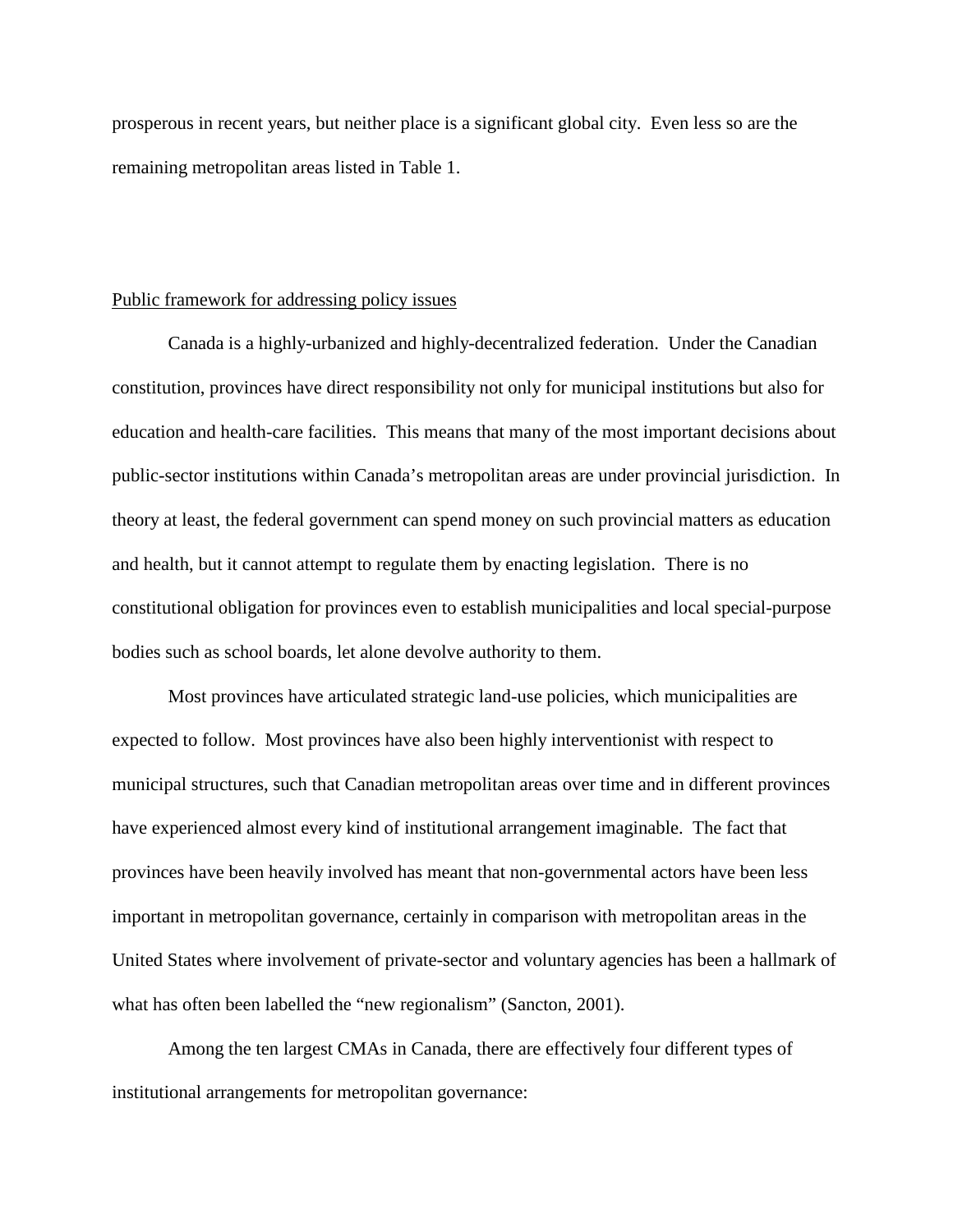- No metropolitan level of government; various single-purpose authorities; and strong provincial involvement in metropolitan issues. This is the institutional arrangement for Toronto.
- $\square\square$ A multi-functional metropolitan-level institution covering all or most of the CMA, as found in Montreal, Vancouver, and Quebec City.
- A federal-government institution (the National Capital Commission) with multifunctional capability in the National Capital Region, which straddles the provinces of Ontario and Quebec.

4) A single municipality that covers all or most of a CMA, making another level of metropolitan government unnecessary. This is the arrangement for each of the remaining top-ten CMAs, including Ottawa in Ontario and Gatineau in Quebec, which are the dominant municipalities within the National Capital region. Ironically, it is also the situation in Quebec City, where the central city comprises more than seventy percent of the population of the

CMA *and* there is a form of metropolitan government.

Each arrangement will be described in turn.

*Toronto*: The Municipality of Metropolitan Toronto (1954-97) was probably Canada's best known municipal institutional innovation. "Metro" and its constituent municipalities became the textbook example of successful two-tier system. The upper-tier Metro council was created by the province of Ontario in 1953, primarily to solve a service crisis in the rural and suburban municipalities surrounding the City of Toronto. These municipalities had been unable to cope with the infrastructure demands in the Toronto region caused by the explosive growth of the post-war economy. With its functional responsibility for water-supply and sewage-treatment systems, arterial roads, and regional planning, "Metro" facilitated, in a relatively orderly way, the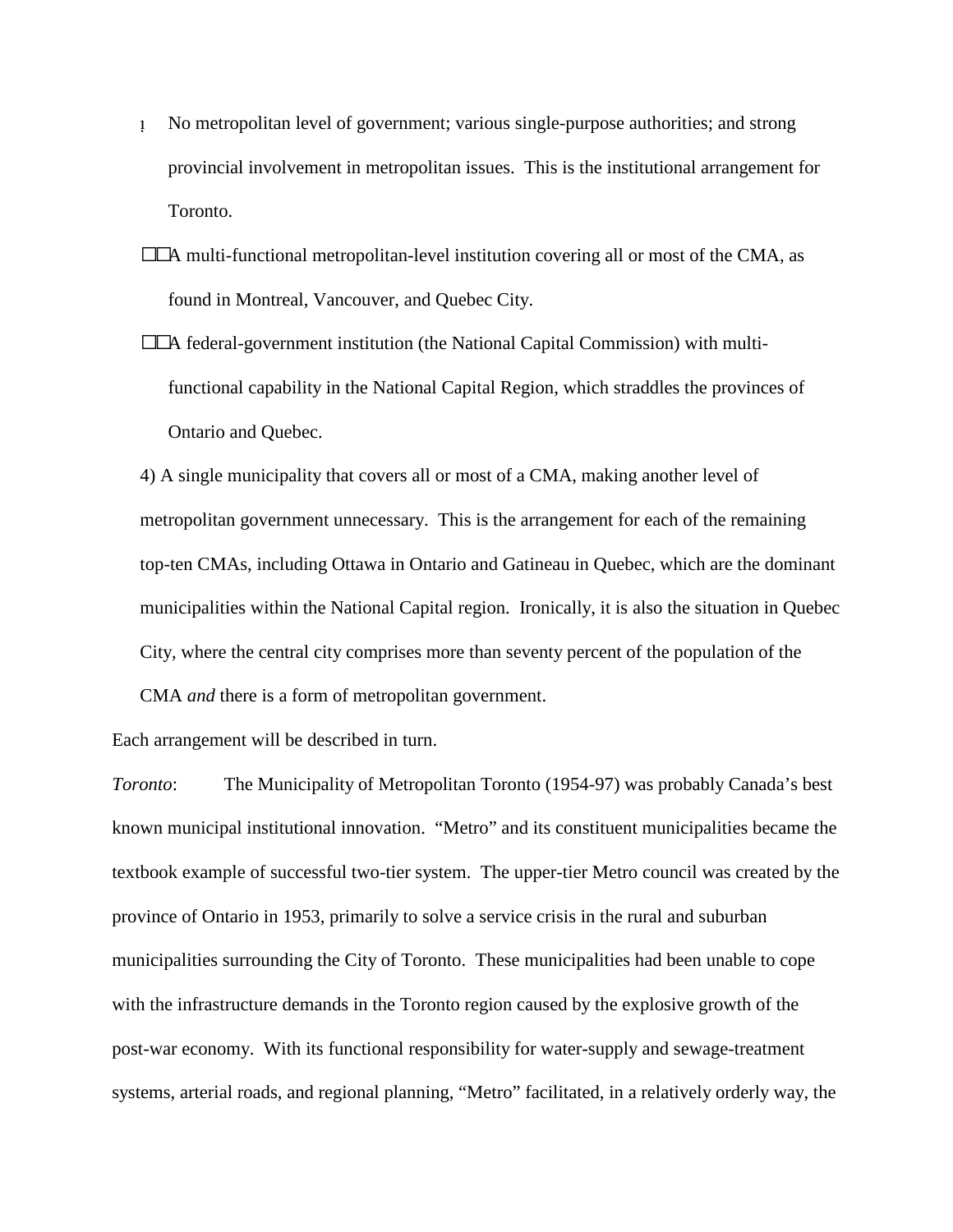continued growth of the Toronto CMA in the late 1950s and 1960s (Frisken, 2008). By the 1970s, however, the Metro system in Toronto was facing at least three major problems:

> Suburban municipalities within Metro had collectively surpassed the population of the central city, largely because of the infrastructure paid for through taxes collected within the central city. Once in the majority, suburbs seemed unwilling to use Metro to help rebuild deteriorating infrastructure within the central city and political tensions between the two sides mounted.

2) Most of the new urban growth within the Toronto CMA was taking place outside the boundaries of Metro but the provincial government did not extend its boundaries, thereby insuring that Metro's regional planning functions became increasingly irrelevant.

Because the upper-tier authority was spending an increasing share of total municipal revenues, there was increasing pressure to have members of the uppertier council directly elected to serve only at that level, rather than to have Metro councillors chosen by the lower-tier councils from among their own members. After the new arrangements for direct election were implemented in 1988, jurisdictional battles and disputes between elected politicians at the two levels became more common and the two-tier system was increasingly seen as politically dysfunctional.

In late 1996 the government of Ontario announced that the Municipality of Metropolitan Toronto and its constituent parts would be merged into one new City of Toronto. The primary stated purpose of this policy was to save money. The policy caused a huge political battle that has been well-documented elsewhere (Horak, 1998; Boudreau, 2000; and Sancton, 2000). The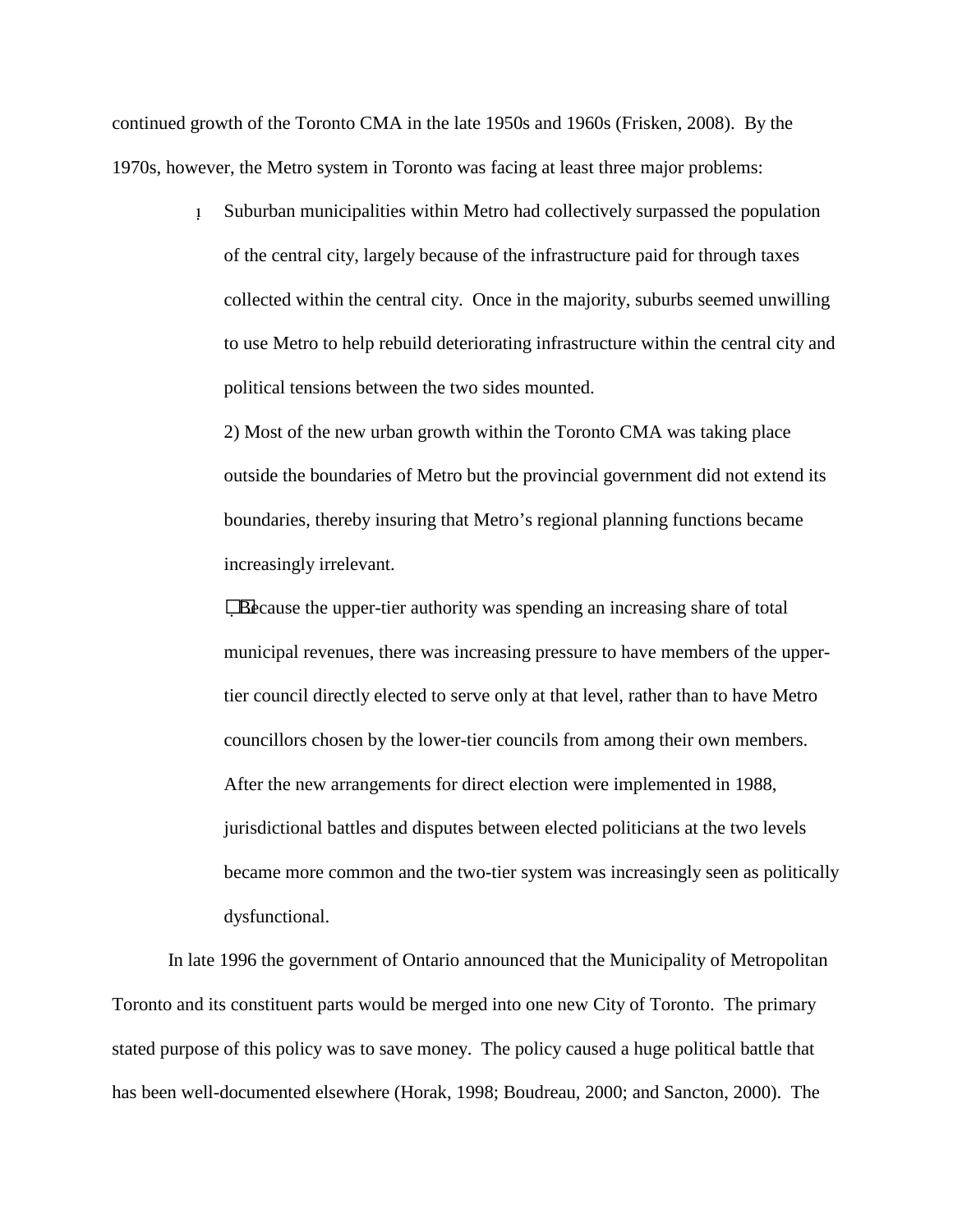key point for this chapter is that the controversial amalgamation had nothing to do with metropolitan governance. In 2006, the population of the Toronto CMA was 5.11 million but the amalgamated City has a population just under half that number. In fact, the Golden Horseshoe really contains more like 6.70 million people. Most of the difficult issues associated with metropolitan growth were taking place *outside* the amalgamated city's borders.

*Multi-functional metropolitan institutions* -- *Vancouver, Montreal, Quebec City*: In the late 1960s the legislature in British Columbia established a network of "regional districts' throughout the entire province that remains in place today. Metro Vancouver (as the regional district is now called) provides a mechanism for metropolitan government in British Columbia's most populous CMA.

The provincial government in British Columbia was anxious to emphasize that a new level of government was not being created. The regional districts were to include many existing intermunicipal special-purpose bodies and to act as an institution through which increased intermunicipal cooperation could be encouraged. Regional districts are governed by a "board of directors," not a council; directors are all themselves elected members of municipal councils and they have multiple votes depending on the size of the population they represent; municipalities can opt out of many regional services or, if they are near the outer boundaries, opt in to the services being provided by a neighbouring district; the districts were created without changing any existing municipal boundaries. Although there have been some calls for direct election to the boards of directors of regional districts (Smith and Stewart, 1998), no government has moved toward implementing such a change, presumably because of a concern about the jurisdictional conflicts that would likely ensue.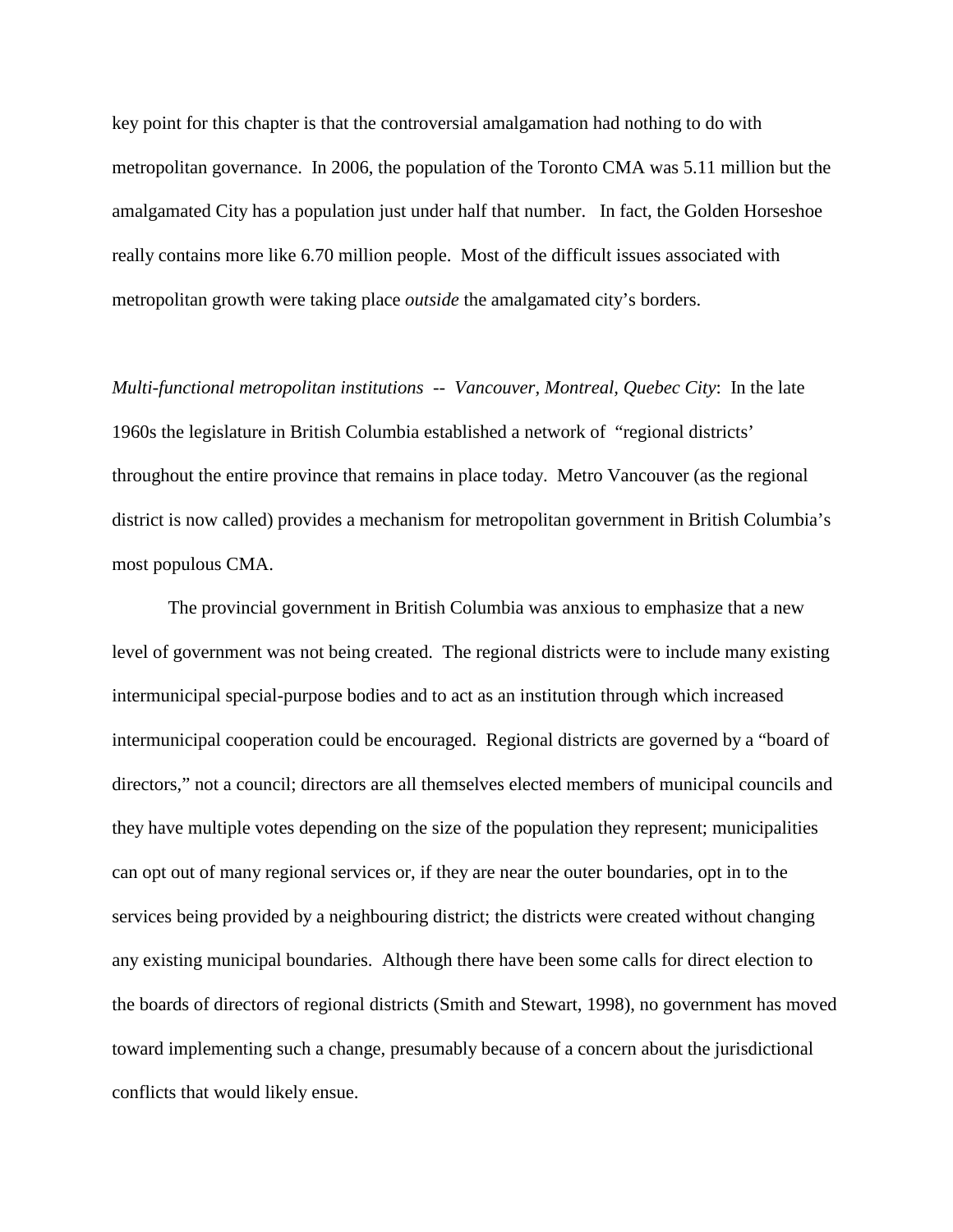Metro Vancouver has 21 member municipalities having a population in 2006 of 2.117 million. Its territory corresponds exactly to that of the Vancouver CMA. The population of the City of Vancouver was 578,041. The suburban City of Surrey is not far behind, with a population of 394,976 (Statistics Canada, 2006). In short, by Canadian standards, the municipal system of the Vancouver CMA is quite highly fragmented, but the GVRD acts to provide regional services such as public transit, water and sewage services, garbage disposal, and regional parks

Although it is impossible to determine objectively an ideal institutional model for metropolitan governance, it is hard to imagine a mechanism that could better combine local selfgovernment through established municipalities with the existence of an institution at the metropolitan level that can both provide a degree of consensual metropolitan leadership (the strategic plan) and a framework within which municipalities can voluntarily cooperate with each other. Those who must live with the system find it hard to believe that the system they often find frustrating can be judged so positively. What they need to do, however, is to compare Vancouver with other places.

In 2000, the Quebec legislature established somewhat similar institutions, called metropolitan communities, for Montreal and Quebec City. The territory of the Montreal Metropolitan Community (MMC) corresponds very closely to that of the Montreal CMA. It comprises the territories of the urban agglomeration councils of Montreal and Longueuil and eighty other municipalities. The MMC has potential responsibilities relating to regional planning, waste disposal, regional parks, co-ordination of public transport, economic development, regional infrastructure, and cost-sharing for public housing. It is governed by a 28 person council, of which 13 come from the Island of Montreal. The council's chair is the mayor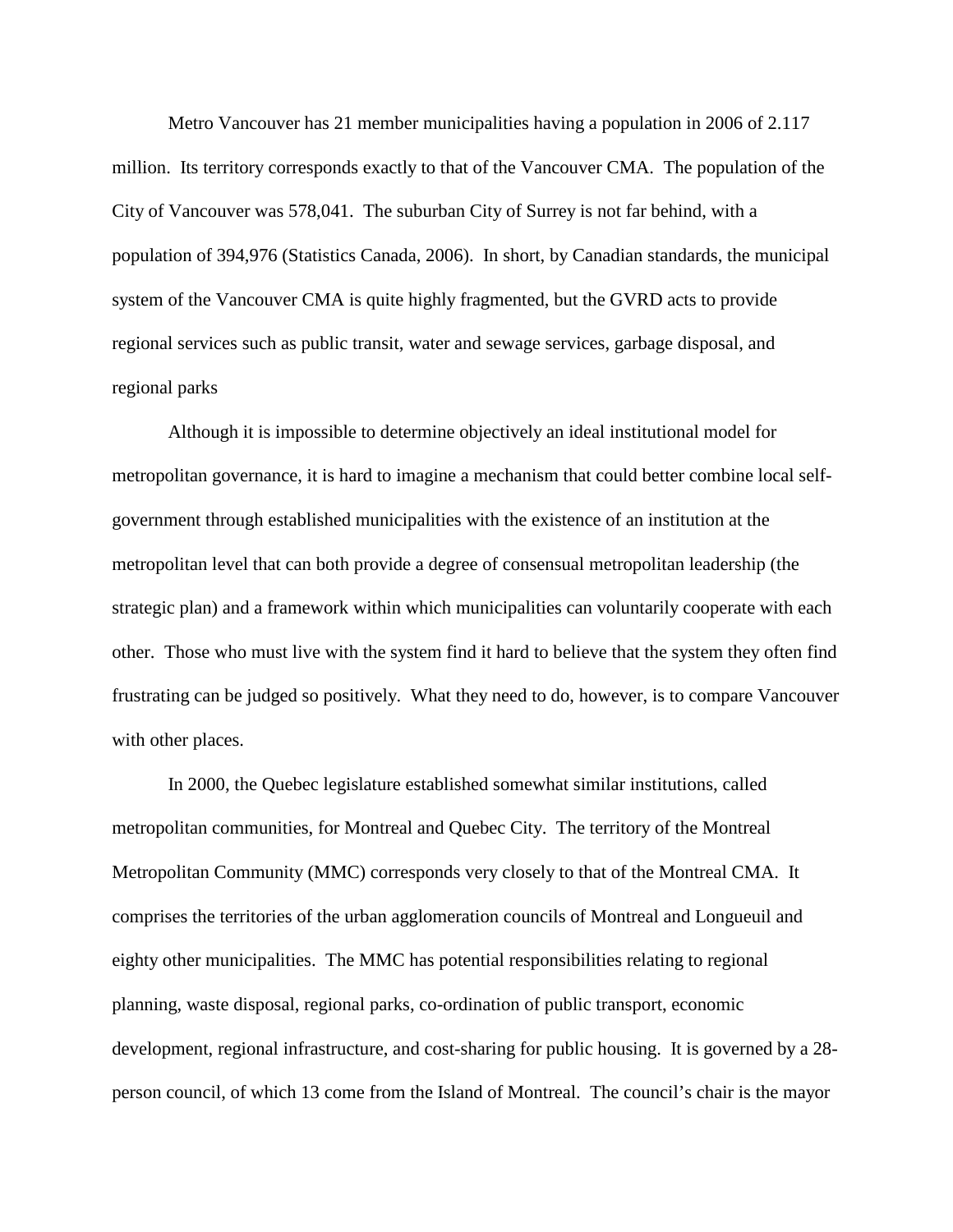of Montreal, who is the MMC's main political spokesperson (Communauté métropolitaine de Montréal, 2005). Similar structures are in place for the Quebec [City] Metropolitan Community, which comprises 27 municipalities on both sides of the St. Lawrence River and on the historic Ile d'Orleans. It is still far too early to assess the impact of the new metropolitan communities on Quebec's two major CMAs.

*The National Capital Commission-- Ottawa and Gatineau*: Canada's fourth most populous CMA is Ottawa-Gatineau, with a 2006 population of 1,130,761. Of this number, 846,802 lived on the Ontario side of the Ottawa River in the city of Ottawa. The remainder lived on the Quebec side in what, since 2002, has been the amalgamated city of Gatineau. The territory of the CMA is roughly co-terminus with the territory of the National Capital Commission (NCC), an agency of the federal government that has existed in its current form since 1959. The commission comprises 15 members appointed by the federal government. In its earlier institutional manifestations it played a major role in drawing up and implementing a regional plan for the entire area, the most notable feature of which is a Greenbelt around the original city of Ottawa. The NCC also is also responsible for significant green spaces and recreational areas on the Quebec side of the river. An important constitutional ruling of the Supreme Court of Canada in 1966 held that "the federal government had the power to plan for the National Capital Region, and to expropriate land for its purposes, including land for the Greenbelt...(Fullerton 1974, I-14)." Such a power related exclusively to the fact that the area in question was the federal capital. Similar federal powers do not exist in other Canadian CMAs.

In the last few decades the NCC has built parkways, removed railway tracks from the Ottawa's downtown, renovated historical buildings, provided sites for national museums, and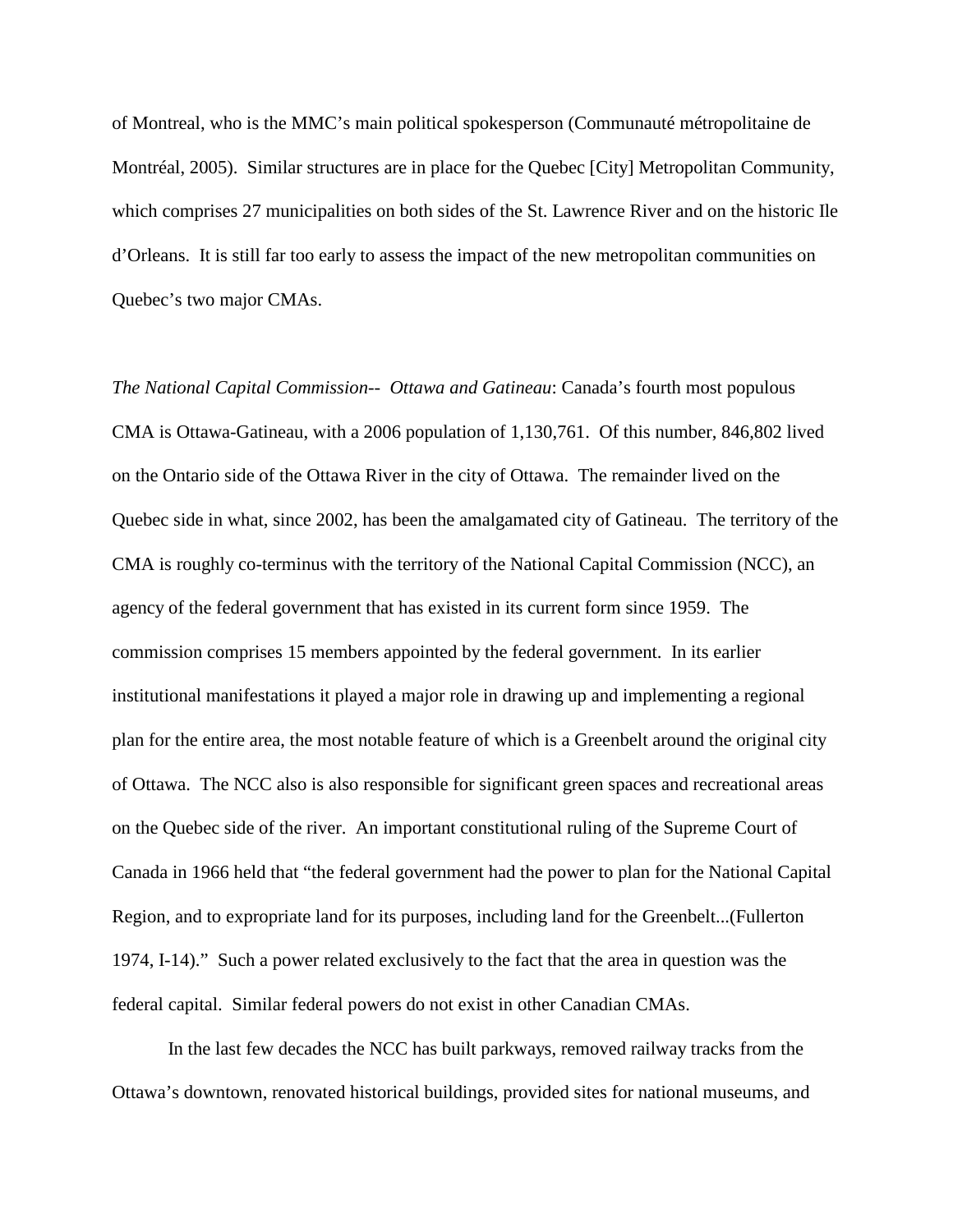created a winter skateway on the frozen Rideau canal. In short, it has done many of the things that are often expected of metropolitan governments. The difference, of course, is that metropolitan governments are generally accountable in one way or another to metropolitan residents. In the case of the NCC, board members are accountable only to the federal government that appointed them. Although there have been many examples of localized objections to NCC actions, most residents of Ottawa-Gatineau are highly appreciative. They should be: the NCC spends money from all Canadians to provide urban amenities for the approximately three percent of Canadians who live in the National Capital Region.

*A single municipality that covers all or most of a CMA*: Calgary is Canada's fifth most populous CMA, with a 2006 population of 1,079,310. The 2006 population of the city of Calgary was 988,193, meaning that there was no possible reason for a distinct metropolitan level of government. The city's territory has increased incrementally over many decades as a result of a continuing series of annexations. Some have been controversial and have generated intense opposition. Decisions on annexation applications from cities in Alberta are made by a quasijudicial body, the Local Authorities Board (LAB). The usual pattern in the past has been for Calgary to ask for very large annexations and for the LAB to grant less than what it asked for (Masson, 1994, pp.164-66).

The creation of a single-tier metropolitan authority without there having been a strong two-tier system is likely to be possible only within metropolitan areas that do not have large populations. Calgary is perhaps the exception that proves the rule. Its municipal evolution has been made possible by a continuing process of annexation combined with the absence of longstanding urban municipalities nearby. Simple as single-tier structures are, they are not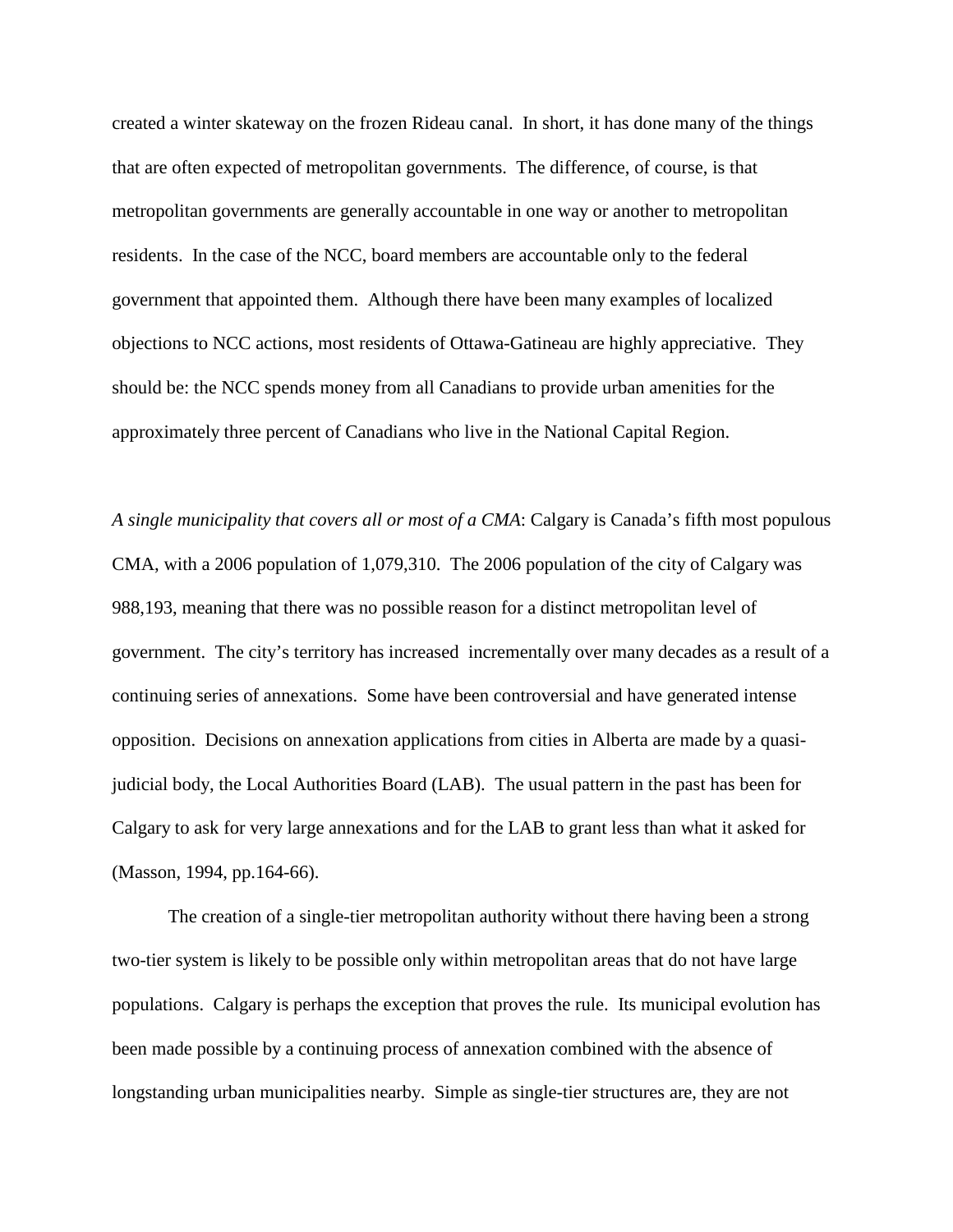without their problems. Annexation battles -- even in Calgary -- are often slow, messy, unpopular, and expensive; occasionally the provincial government has to step in directly to sort out intractable disputes. If longstanding, distinct urban, suburban, and rural communities are brought together by legislative fiat, there will be continuing pressures for decentralized decisionmaking and/or secession.

The territory of the city of Edmonton has also increased dramatically over the years using the same Alberta laws and practices that were in force in Calgary. The difference in Edmonton is that incorporated suburban municipalities are nearby and they have generally fought hard against forced annexation. As a result, while the 2006 population of the Edmonton CMA was 1,034,945, the population of the city was only 730,372 or 70.6 percent of the total CMA population. Although this percentage is small compared to Calgary, it is high compared to most North American central cities. There is no pressure from anyone for a distinct level of metropolitan government. However, the city of Edmonton has often called for municipal amalgamations over the years while the suburban municipalities have claimed that voluntary intermunicipal cooperation is quite sufficient. The latest institutional vessel for such co-operation is the Premier's Capital Region Integrated Growth Management Plan.

Like Edmonton, Canada's tenth most populous CMA, London, Ontario has also grown incrementally through annexation and amalgamation, but other significant incorporated municipalities still remain within the CMA. The city of London comprises 77.0 percent of the 2006 CMA population of 457,720. It clearly dominates the area and has ample developable land for future growth.

Winnipeg is Canada's seventh most populous CMA. In 1970 the social-democratic party that at the time controlled the Manitoba provincial legislature (the New Democratic Party [NDP])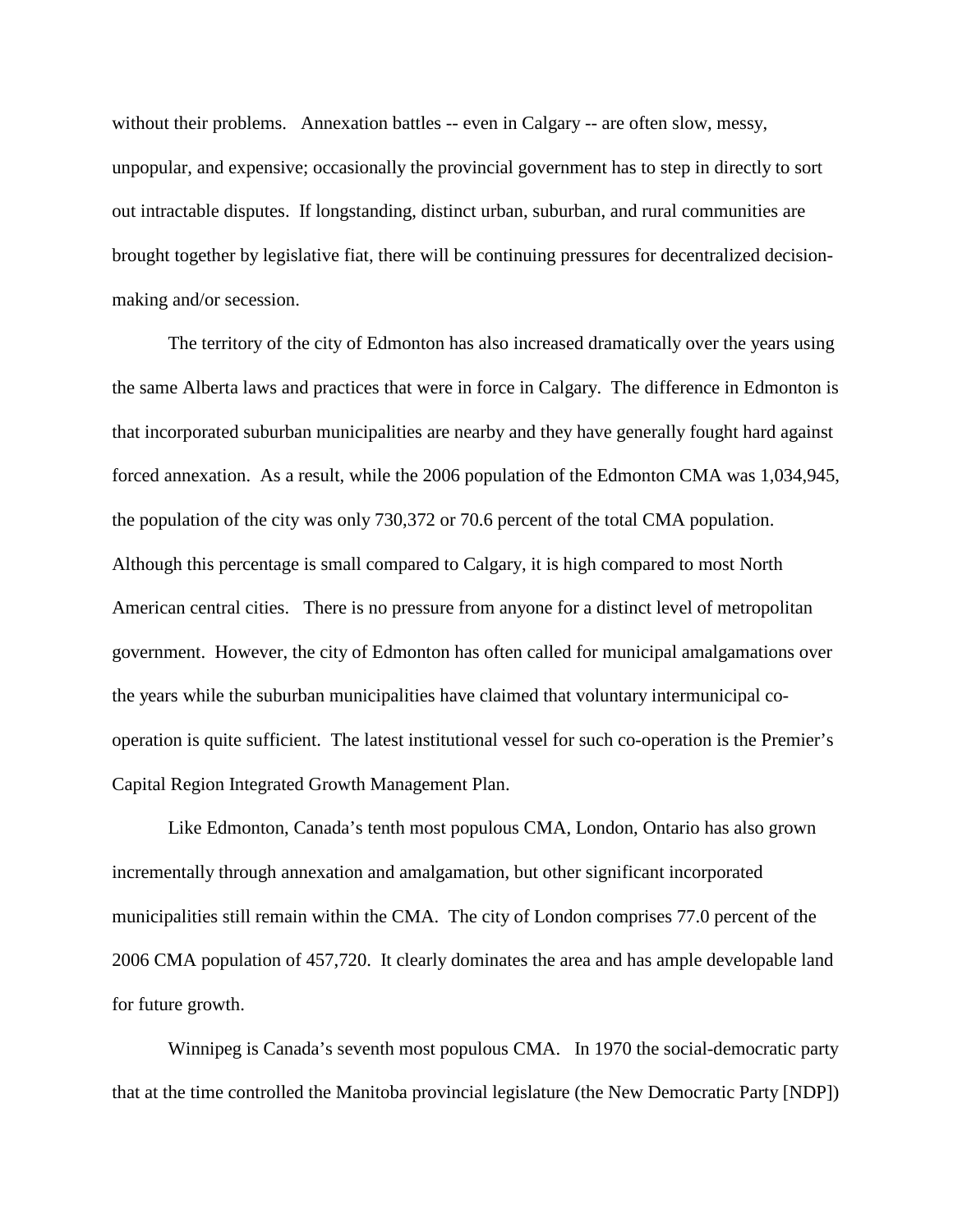decided to create a single City of Winnipeg -- a "unicity" -- to replace a two-tier system of municipal government comprising the Corporation of Greater Winnipeg and its twelve constituent municipalities. The main declared objective of the provincial government was to equalize taxes and service levels within the territory of the new unicity (Brownstone and Plunkett, 1983

The Manitoba NDP believed at the time that it could create a single, amalgamated city and at the same time create innovative mechanisms for decentralization and citizen participation. Indeed, there was great initial optimism that a new era in municipal government was being launched. The first unicity council had 50 members, each of whom sat on one of 13 community committees that would advise the main council on matters of more local concern. These committees were in turn advised by residents' advisory groups whose members were chosen at open community meetings. Over time, enthusiasm for consultation and advice waned, especially as it became evident that the unicity council could not possibly do what every councillor and local group wanted. By 1992, the council had been reduced to 15 members and much of the special machinery for citizen participation had eroded or been abolished. Since then, the provincial government has seemed more concerned with managing growth outside the unicity's borders than with the institutions within (Manitoba, 2003). In 1991, unicity comprised 94.5 percent of the population of the Winnipeg CMA. In 2006, the equivalent figure was 91.1 percent, meaning that the CMA area beyond the unicity's boundaries is growing faster than unicity itself .

The remaining CMA among the ten most populous is Hamilton. As in Winnipeg in 1970 and Toronto in 1998, Hamilton's two-tier system of metropolitan government was completely amalgamated in 2001.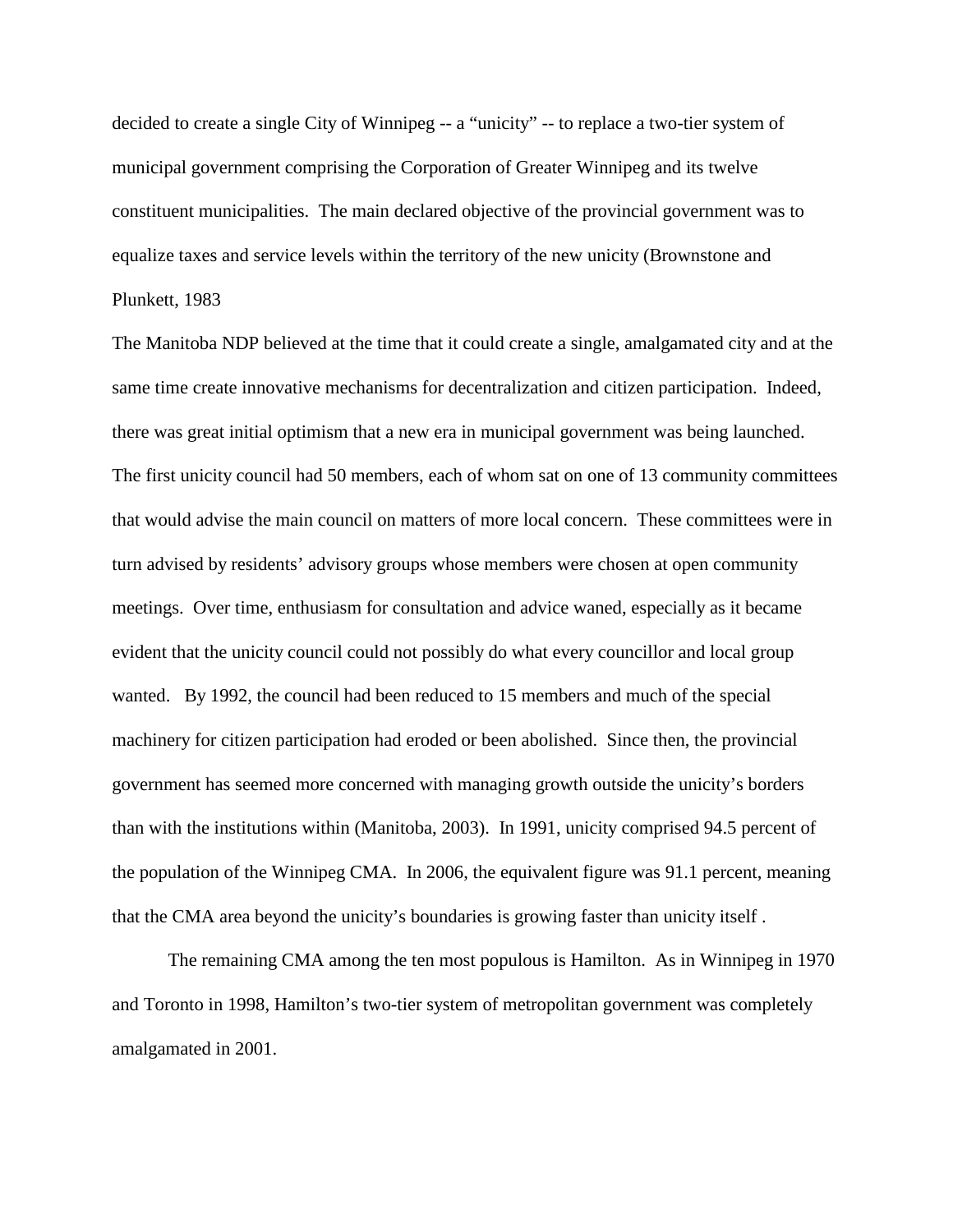#### 3. Agenda setting, political representation, and the exercise of power

Not surprisingly, the politics of metropolitan areas varies quite dramatically, depending on the institutional settings that are involved. Nevertheless, there are some significant generalizations that apply more or less to all major Canadian metropolitan areas. First, there are no metropolitan governments that are themselves the subject of great political loyalty, conflict, or functional importance. As we have seen, the city governments of Calgary, Winnipeg, Hamilton, and London can be seen as metropolitan governments because of their wide territorial scope and because they include such a high proportion of the population of their respective metropolitan areas. These governments are seen as important, but not because they are metropolitan. They are important because they do the normal things that city governments do. The Montreal and Quebec metropolitan communities are so new, so functionally weak, and so overshadowed by recent debates about municipal de-amalgamation that only a tiny proportion of the metropolitan population would know that they even exist.

Because provincial governments play such important roles with respect to policymaking for health, income security, education, and social services, none of these policy areas are thought of by Canadians as having a particularly metropolitan focus. Social housing is often considered to be more of a municipal function in Canada, but metropolitan institutions, to the extent that they exist at all, have no direct operational role with respect to housing. At best B notably in the province of Quebec B they have a potential role as planners for the territorial distribution of social housing.

Above all, the Ametropolitan agenda@ in Canada is about urban infrastructure (roads, rapid transit systems, sewers, water-supply-systems) and the regional planning that is required to build such infrastructure in a reasonably effective manner such that the inefficiencies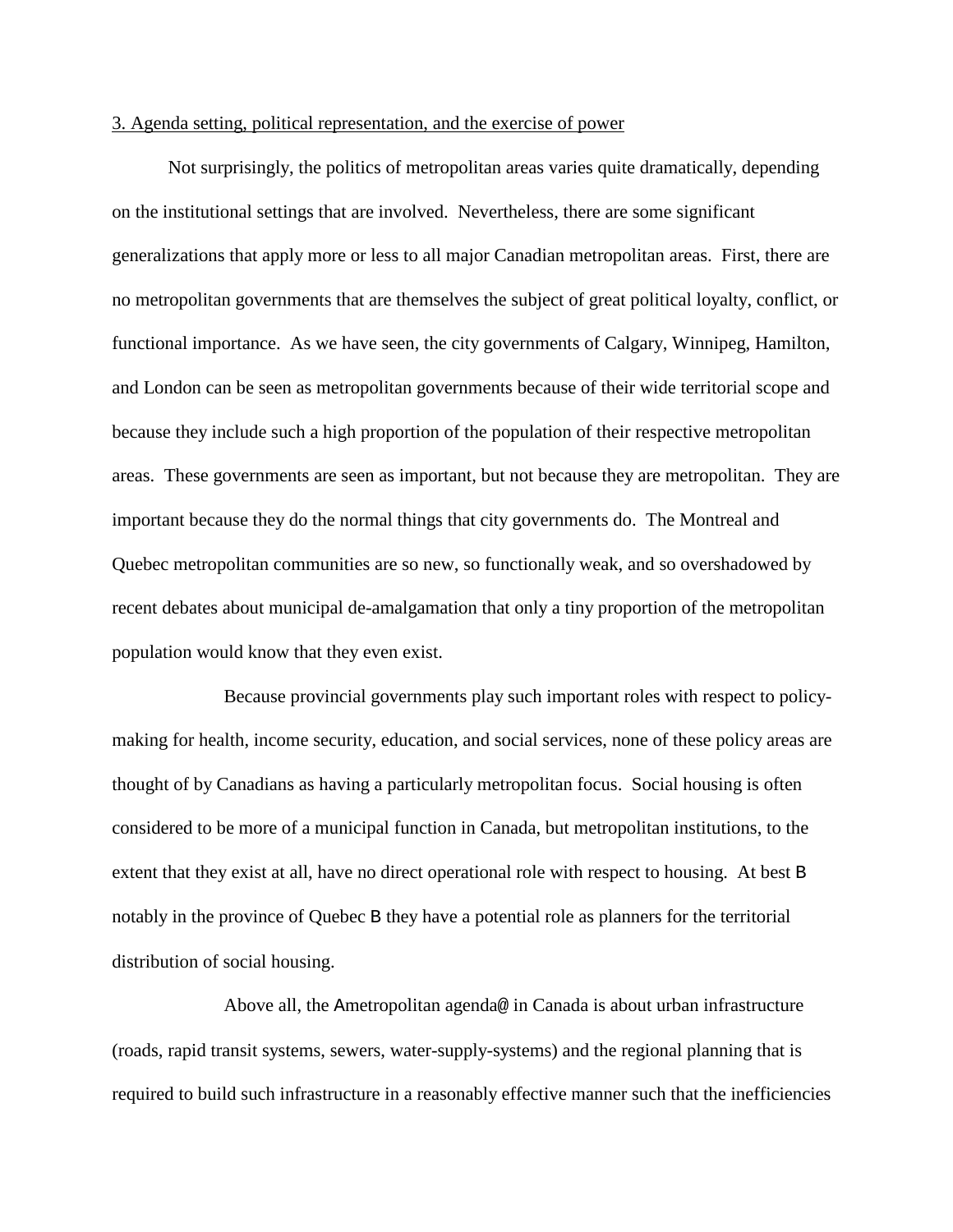resulting from uncontrolled urban sprawl are at least minimized, if not prevented. To the extent that there is popular interest in such issues, it comes from commuters caught in traffic jams, truckers who cannot move their cargoes, developers concerned about servicing capacities, and environmentalists of many different stripes, whose concerns in most cases are antithetical to the other groups. But such conflicts are not manifested in a metropolitan political arena. They sometimes play themselves out in local municipal politics, but more often in provincial politics.

Outward and explicit evidence of conflict in metropolitan policy-making is not often found election platforms, political advertising, or in the other kinds of political activity that usually attract the attention of the media. Instead, the conflicts are often buried in municipal official plans, consultants= reports, and in the assumptions made by developers as they compete with each other in a complex marketplace. At various times and in various provinces, there have been requirements that some kind of metropolitan institution come up with a Aregional plan.@ The making of such plans sometimes reveals the real stakes in metropolitan politics, but just as often, unfortunately, the plans simply paper over political conflicts so as to meet the technical requirements of the plan-making exercise. Worse still, regional plans sometimes get formally adopted, but are then ignored as circumstances change, new governments come to power, and items that were once political priorities (e.g. homelessness) seem to fall off the political agenda.

Because metropolitan issues are often seen as technical and specialized, they rarely provoke significant political mobilization. Perhaps because provincial governments are usually seen as having the capacity -- and sometimes even the political will -- to tackle metropolitan infrastructure problems, it is relatively rare for urban business interests to attempt to build community coalitions designed to act as substitutes for governments. Such coalitions are famously prevalent in American cities, precisely because governments appear so often to be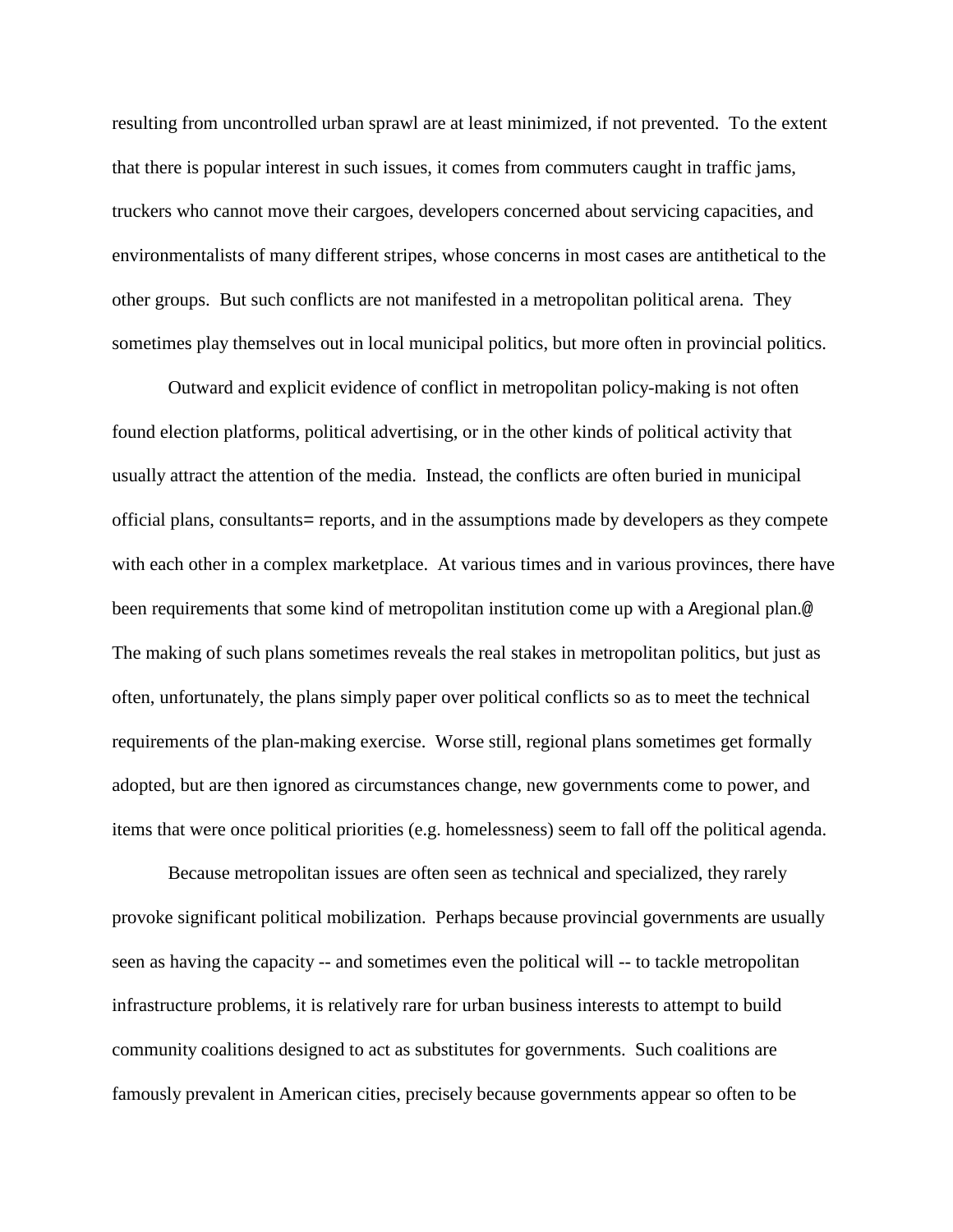unwilling or incapable of addressing metropolitan issues.

In recent years Toronto has perhaps become the Canadian exception to the rule. In the absence of any metropolitan governmental structure for this area, a business-led group called the Toronto City Summit Alliance has emerged to attempt to provide some leadership with respect to city-region issues. Like its counterparts in many American city-regions which also lack formal mechanisms for city-region governance, the Alliance brings together representatives from many of Toronto's various communities and attempts to arrive at some consensus as to how public and private resources can be used to confront the area=s many problems and to enhance its global competitiveness (Toronto City Summit Alliance, 2003).

With respect to managing growth, it now appears that it is the provincial government itself that is taking the initiative. A common argument advanced in Canada in general and in Toronto in particular in recent years is that, in this age of global city-regions, the ten provinces that comprise the Canadian federation have no long-term future as viable units of government. Instead, they will somehow give way to institutions of government that are based on the most important of the city-regions, Toronto being a prime example. But new initiatives from the government of Ontario to shape the nature of Toronto=s long-term growth and to provide for greenbelts and other conventional mechanisms of regional planning suggest that the role of the provincial government with respect to urban affairs might well be increasing, rather than decreasing (Ontario, 2005). Indeed, it is likely the provincial governments, instead of simply fading away, will consolidate their roles as the real strategic authorities for Canada's city-regions.

### Metropolitan policy

In addition to the formal metropolitan structures described previously, almost every other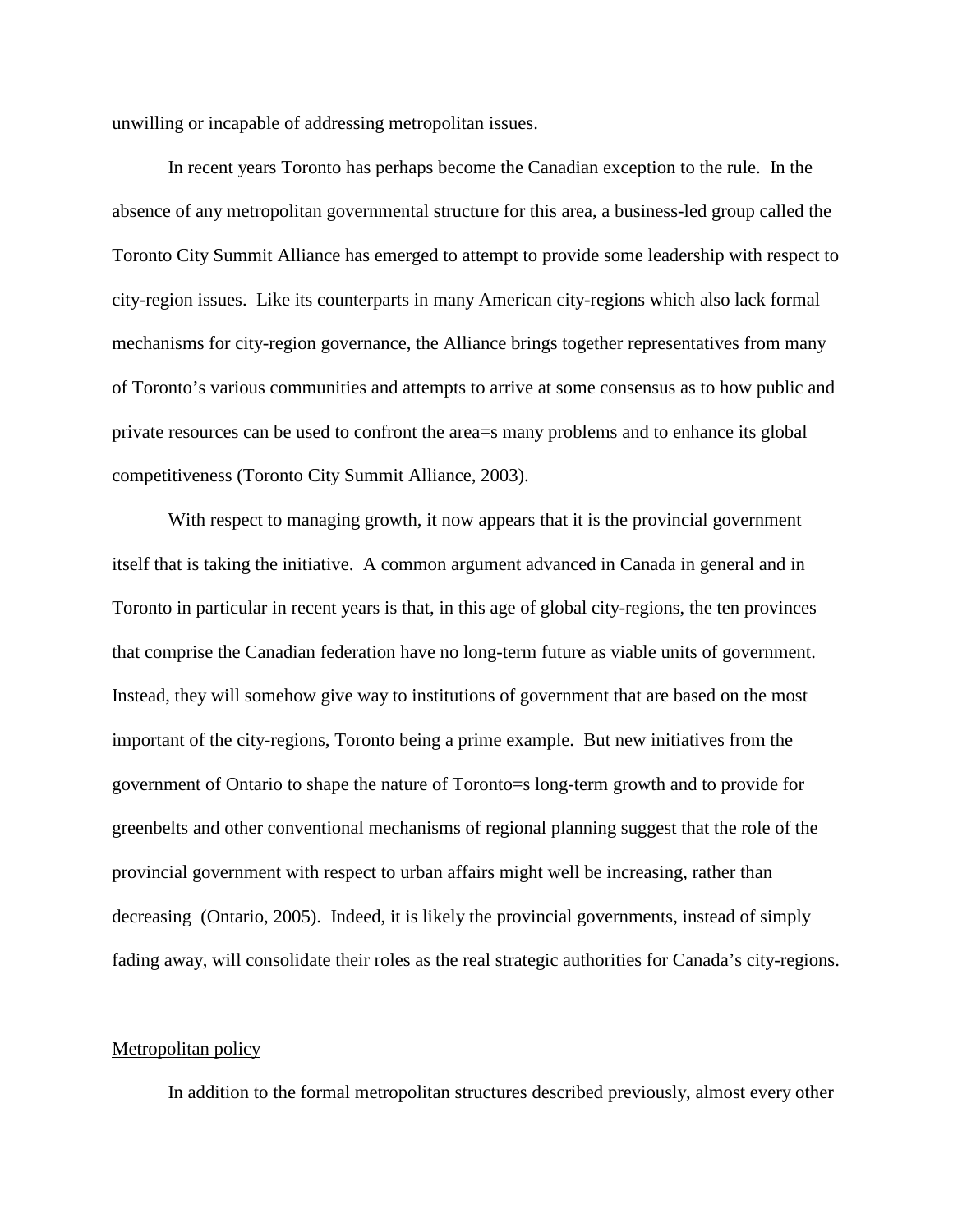conceivable mechanism for addressing metropolitan issues can be found in one Canadian city or another. For example, intermunicipal agreements are a mechanism through which the City of Toronto provides water for two of its northern suburban neighbours (White, 2003). Similarly in Toronto, a special-purpose authority provides fixed-rail transit for the larger Toronto metropolitan area, although there is continuing controversy as to exactly who should be subsidizing what. Because, as we have seen, regional planning has largely been taken over by the province, there are no longer any metropolitan institutions concerned with crucial government function.

In British Columbia, on the other hand, there has been much controversy about the extent to which regional land-use plans formulated by the regional districts should have precedence over the local plans of their constituent municipalities. Regardless of the legal technicalities, regional districts have played a major role in managing growth, aided by the provincial Land Reserve Commission which is charged with protecting agricultural and forest land from undue urban development (Bish and Clemens, 1999, p.127). Metro Vancouver's *Livable Region Strategic Plan* appears to be playing a significant role in maintaining and enhancing the remarkable quality of life for which Vancouver is so well known. If winning international awards is a measure of success in such things, then Metro Vancouver has done very well (Greater Vancouver Regional District 2005)

Unlike Vancouver, the Calgary almost all the metropolitan area is governed by one municipality, the City of Calgary. The city's official objective is 'to maintain at least a 30-year supply of developable land within its boundaries. Having this land supply allows for the longterm planning necessary to accommodate Calgary's high rate of growth and to facilitate the planning and budgeting of infrastructure (sewers, roads). Periodic annexations are proposed to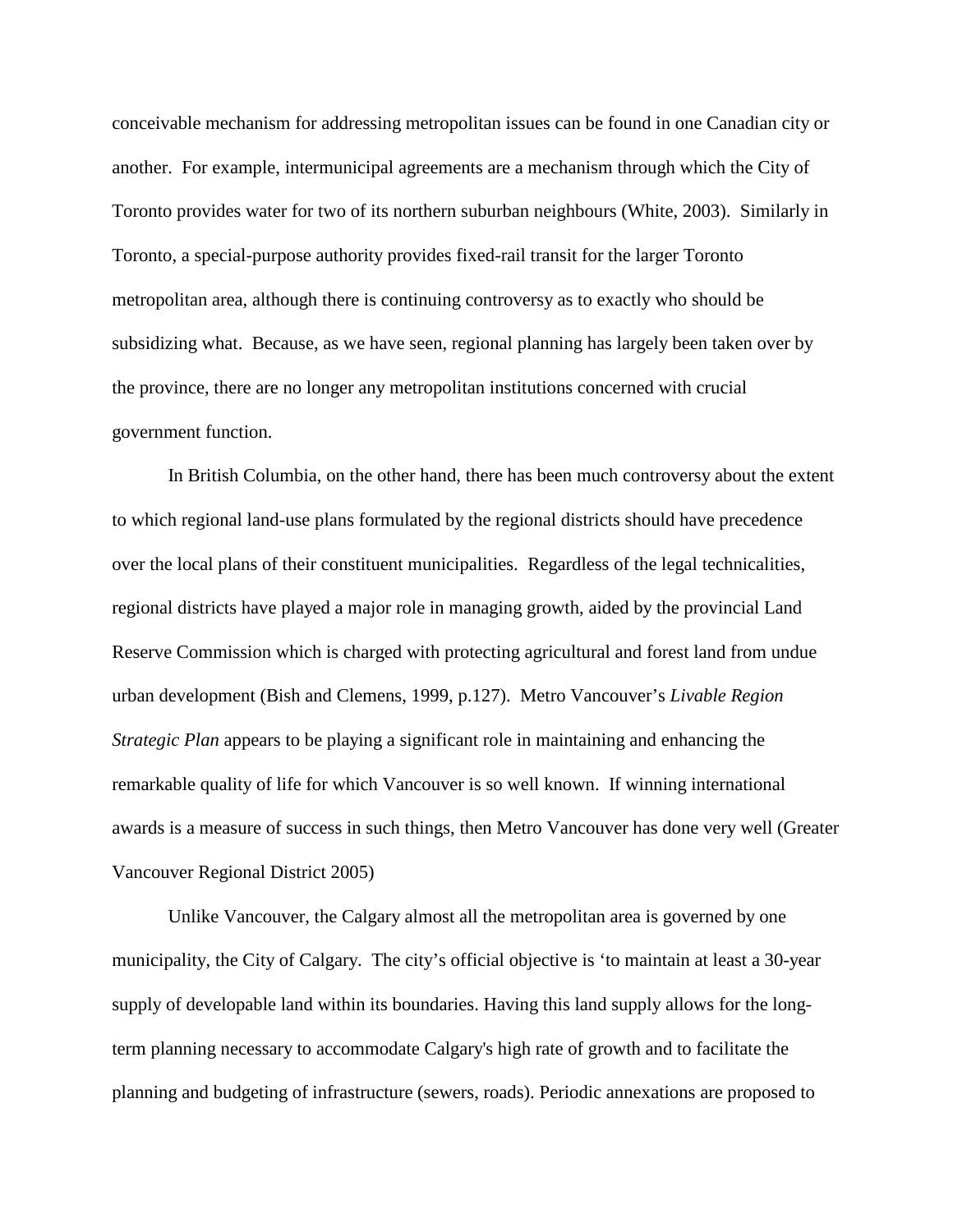maintain a long-term land supply." The city claims that its annexation policy is a key part of Calgary's "growth management strategy."

It helps ensure that sprawl does not occur, that is, haphazard development, often at very low density. Calgary's planned suburban communities now achieve densities of 6 to 8 dwelling units per acre. This is almost 40% denser than communities built in the 1970's and 1980's, and some 12 to 16 times more land efficient than existing rural residential development outside Calgary's borders (City of Calgary 2005).

The city's strategy has been greatly aided by the absence of any significant nearby urban municipalities that have been in the path of its outward expansion.

In Winnipeg=s metropolitan area there is similarly only one significant municipal government. The expectation of the creation of the Aunicity@ in 1971 was that the growing tax base of suburban areas could be used to support the deteriorating position of the central city. But, as suburban political strength grew over time within the unicity council, it became increasingly obvious that such an outcome was far from automatic. Tax levels might be equal, but decisions about infrastructure investment were always the result of a political process that depended largely on where the votes were. Parts of the central city of Winnipeg remain among the most troubled in any city in Canada. To the extent that they have been assisted by new infrastructure investment, the source of the funds has been the federal government rather than suburban Winnipeg taxpayers.

The term "metropolitan governance" now has virtually no political salience in Canada. As we have seen, in seven of Canada's ten largest CMAs) the municipality of the central city is sufficiently significant in its territorial scope to itself act as the government of the metropolitan area. Metro Vancouver is clearly a form of metropolitan government, even if officially it is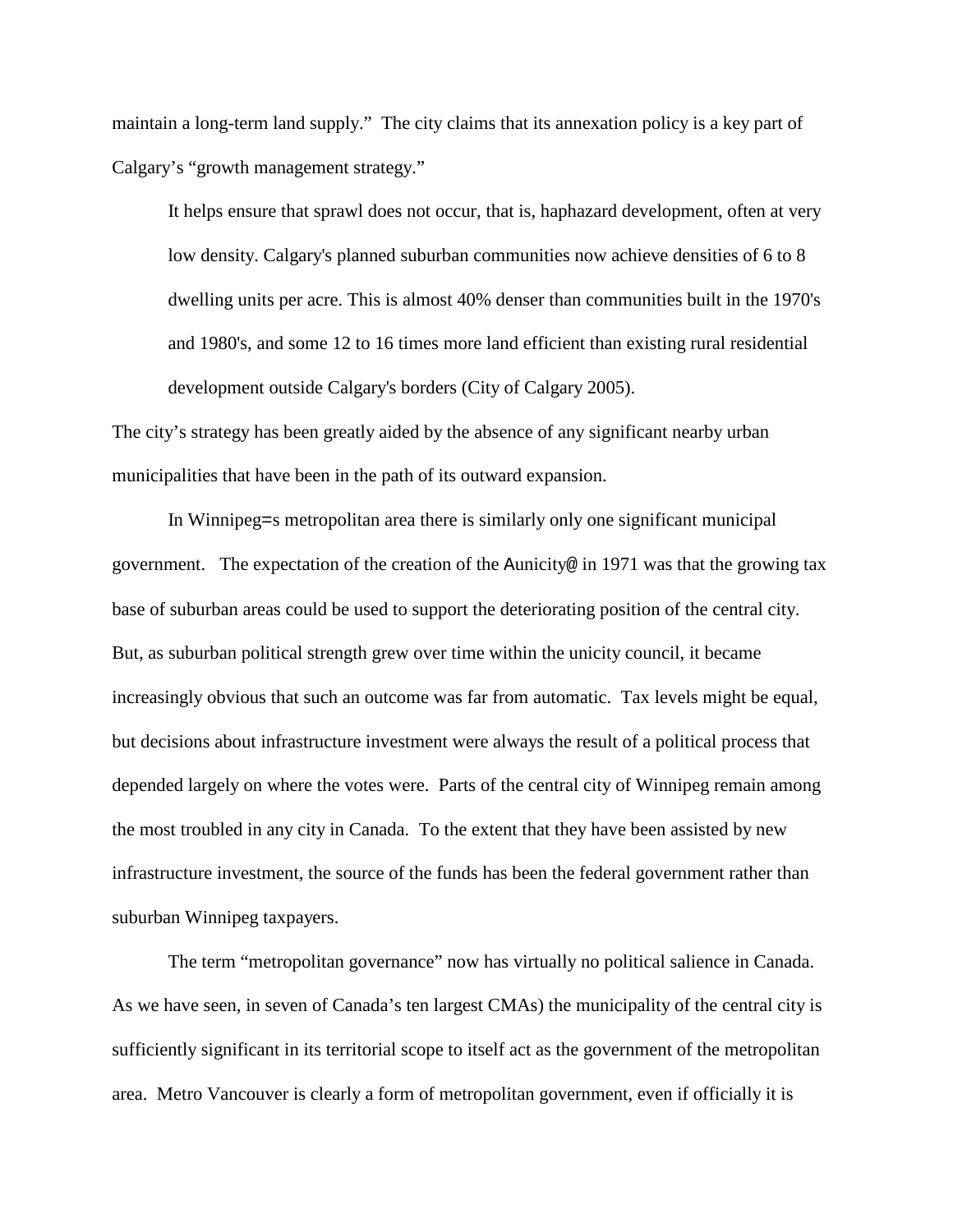primarily a mechanism to facilitate intermunicipal cooperation. The Montreal Metropolitan Community is so functionally weak and so recent in its creation that it has not entered the public consciousness. It is only in Toronto where there is any serious concern about how metropolitan issues can be confronted. But, even here, it is becoming increasingly obvious that an institutional solution is in sight -- the provincial government of Ontario is taking direct control itself.

### Possible future shapes of metropolitan governance

Of the major CMAs being analyzed here, only Vancouver has a distinct metropolitanlevel institution of government with any real functional capabilities. But even here, Metro Vancouver acts as a kind of umbrella institution for various special operating authorities for water, sewerage, and transportation. Metro Vancouver is obligated to adopt a regional planning document, but it must mobilize significant local municipal consent before its own plan is legally enforceable.

It is impossible to imagine, even in the Canadian context, that there will ever be a single municipality encompassing more than seventy percent of the population of the country's three most populous CMAs (Toronto, Montreal, Vancouver). But what of the remaining seven? Is the large-central-city or single-tier model worthy of emulation? The first point is that, by international standards, these CMAs are relatively small, with populations ranging from one million in Calgary to 450,000 in London, Ontario. In all of these places, boundary extensions or outright municipal amalgamations have been extremely controversial and have been accomplished without the approval of the people who were forced to join the central city. There are many jurisdictions in North America, including British Columbia, where such a mechanism for extending municipal boundaries is simply out of the question.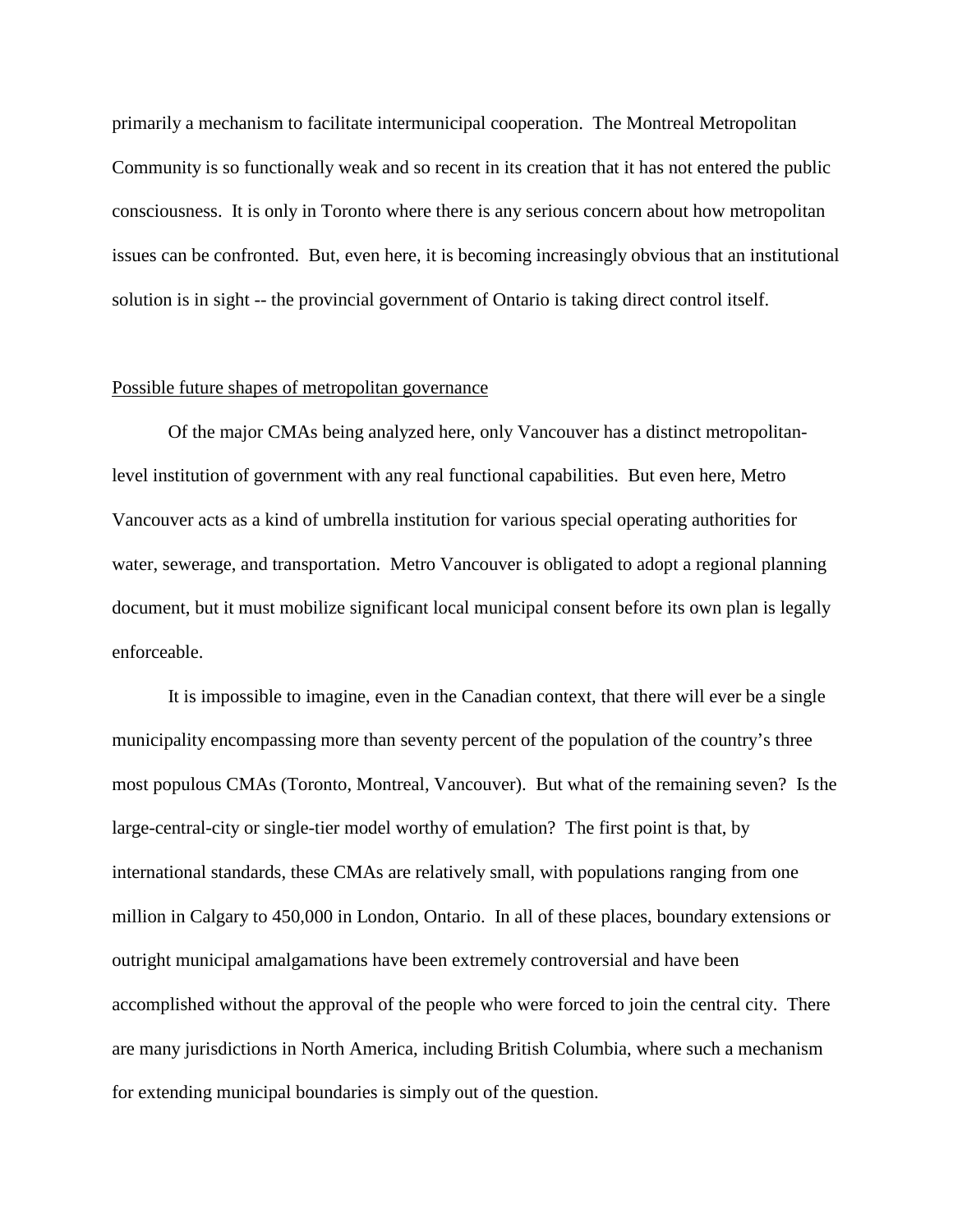But, if such changes were politically possible elsewhere, are they desirable? The Canadian experience is ambiguous at best. In Winnipeg, where a social-democratic provincial government legislated complete municipal amalgamation largely in order to equalize tax rates, suburban politicians quickly dominated the new council and were reluctant to invest heavily deprived areas of the central city. Meanwhile, secession movements sprung up (one of which, in Headingley, was successful) and urban growth took place at a faster rate outside the city's boundaries than within them, causing policy-makers to fret about the need for planning arrangements covering both the (relatively) populous city and the mainly rural municipalities that surround it. In Edmonton, annexation battles have been extremely controversial; the central city has not attained the complete consolidation it has been seeking for many years; and there is still therefore a perceived need for a metropolitan co-ordinating mechanism.

Hamilton and London -- both in Ontario -- have large rural areas within the city boundaries, yet the boundaries are still not so perfect that they eliminate the need for difficult negotiations with their municipal neighbours, especially around transportation issues. In both places there are concerns about the representation of rural areas in city decision-making and in Hamilton there is a rural secessionist movement, the strength of which is difficult to gauge.

Calgary would appear to be the single-tier system that has worked most smoothly, but questions remain about how long it can continue its apparently ceaseless expansion across the prairie and toward the Rocky mountains. Eventually, it will come up against significant towns in its hinterland and the traditional intermunicipal metropolitan conflicts will inevitably break out.

Governance arrangements for the CMAs of Vancouver and Calgary appear to have been sufficiently successful so as to offer potential Canadian models for other countries. The new metropolitan communities in Montreal and Quebec City might one day -- after they have become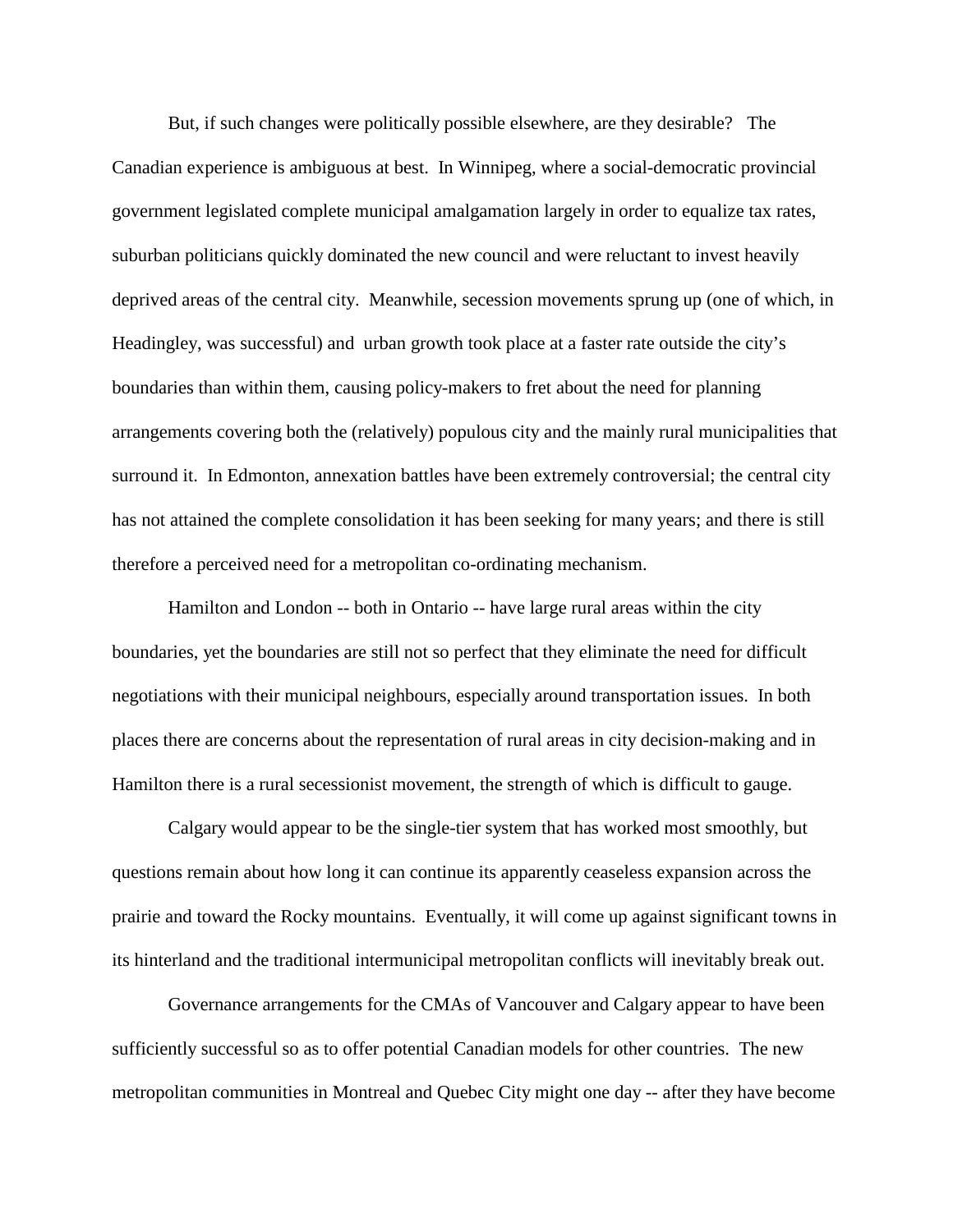better established -- offer yet another model. But it is Toronto that appears to be the model of how *not* to govern a metropolitan area. In the early 1990s it looked as though the provincial government was moving toward establishing a form of metropolitan government for much of the Toronto CMA and beyond. But this plan was rejected by a provincial government of a different political stripe and with much strength in the outer suburbs. This government chose to ignore the larger issues of metropolitan governance and invest its political capital in sponsoring a forced merger into one City of Toronto of the component parts of the Municipality of Metropolitan Toronto. The result was a municipal behemoth having a population of more than two million, but with no capability to influence growth patterns in the suburbs beyond its borders. The next provincial government to face the problem has effectively chosen to itself become the metropolitan government. This model might well turn out to be functionally effective, especially in the eyes of those who favour greenbelts and limits on urban sprawl (Sancton 2008). But it will confound those who believe that city-regions should govern themselves and that Canada's provinces are outmoded relics of the days when Canada was a rural nation, rather than an urban one.

Except in Ottawa-Gatineau, Canadian provincial boundaries do not bisect metropolitan areas – and in Ottawa-Gatineau, the federal government's National Capital Commission pulls them together. This means that Canadian provinces are much better suited than American states are to act as over-arching governments for entire city-regions. The absence of provincial constitutions that limit provincial involvement in otherwise local issues re-enforces the capacity of Canadian provinces to be strong institutions for metropolitan planning and governance.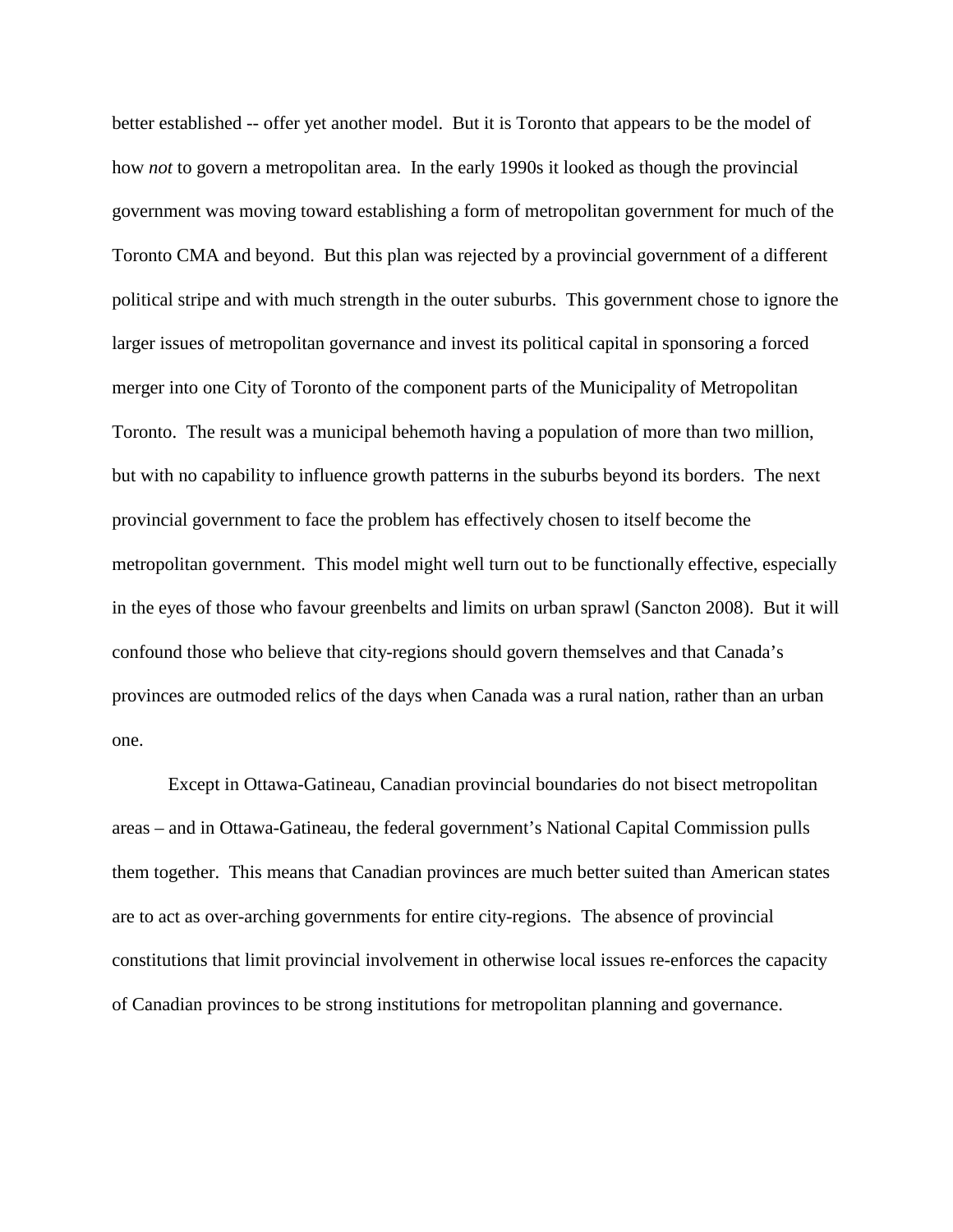## **Bibliography**

.

Bish, Robert L and Eric G. Clemens *Local Government in British Columbia* 3rd edn. (Richmond BC: Union of British Columbia Municipalities, 1999)

Boudreau, Julie-Anne, *Megacity Saga: Democracy and Citizenship in this Global Age* (Montreal, Black Rose Books, 2000)

Brownstone Meyer and T.J. Plunkett, *Metropolitan Winnipeg: Politics and Reform of Local Government* (Berkeley: University of California Press, 1983)

Calgary City of, AAnnexation: frequently asked questions,@ 2005 *<*http://www.calgary.ca/cweb/gateway/gateway.asp?GID=395&CID=0&URL=http%3A%2F%2 Fcontent%2Ecalgary%2Eca%2FCCA%2FCity%2BLiving%2FCommunities%2FDevelopment% 2BPlans%2Band%2BProjects%2FAnnexation%2BInformation%2FAnnexation%2BFAQ%2Eht m#3 > accessed 5 October 2005

Communauté métropolitaine de Montréal, 2005, Website http://www.cmm.qc.ca/accueil/index.asp> accessed 5 October 2005

Frisken, Frances. *The Public Metropolis : The Political Dynamics of Urban Expansion in the Toronto Region, 1924-2003* (Toronto; Canadian scholars' Press, 2008)

Fullerton, Douglas H., *The Capital of Canada: How Should It Be Governed* (Ottawa: Queen=s Printer, 1974

Greater Vancouver Regional District, ALivable Region Strategic Plan,@ 2005, < http://www.gvrd.bc.ca/growth/lrsp.htm> accessed 5 October 2005

Horak, Martin, AThe Power of Local Identity: C4LD and the Anti-amalgamation Mobilization in Toronto. Research Paper 195, Centre for Urban and Community Studies at the University of Toronto, 1998

Germain, Annick and Damaris Rose, *Montreal: Quest for a Metropolis* (New York, Wiley, 2000)

Manitoba, Province of, AA Partnership for the Future, Putting the Pieces Together in the Manitoba Capital Region,@2003

<http://www.gov.mb.ca/ia/capreg/reports\_docs/reports/recent/2003finalrpt/> accessed 5 October 2005].

Masson Jack and Edd LeSage, *Alberta=s Local Governments: Politics and Democracy*; University of Alberta Press: Edmonton, 1994).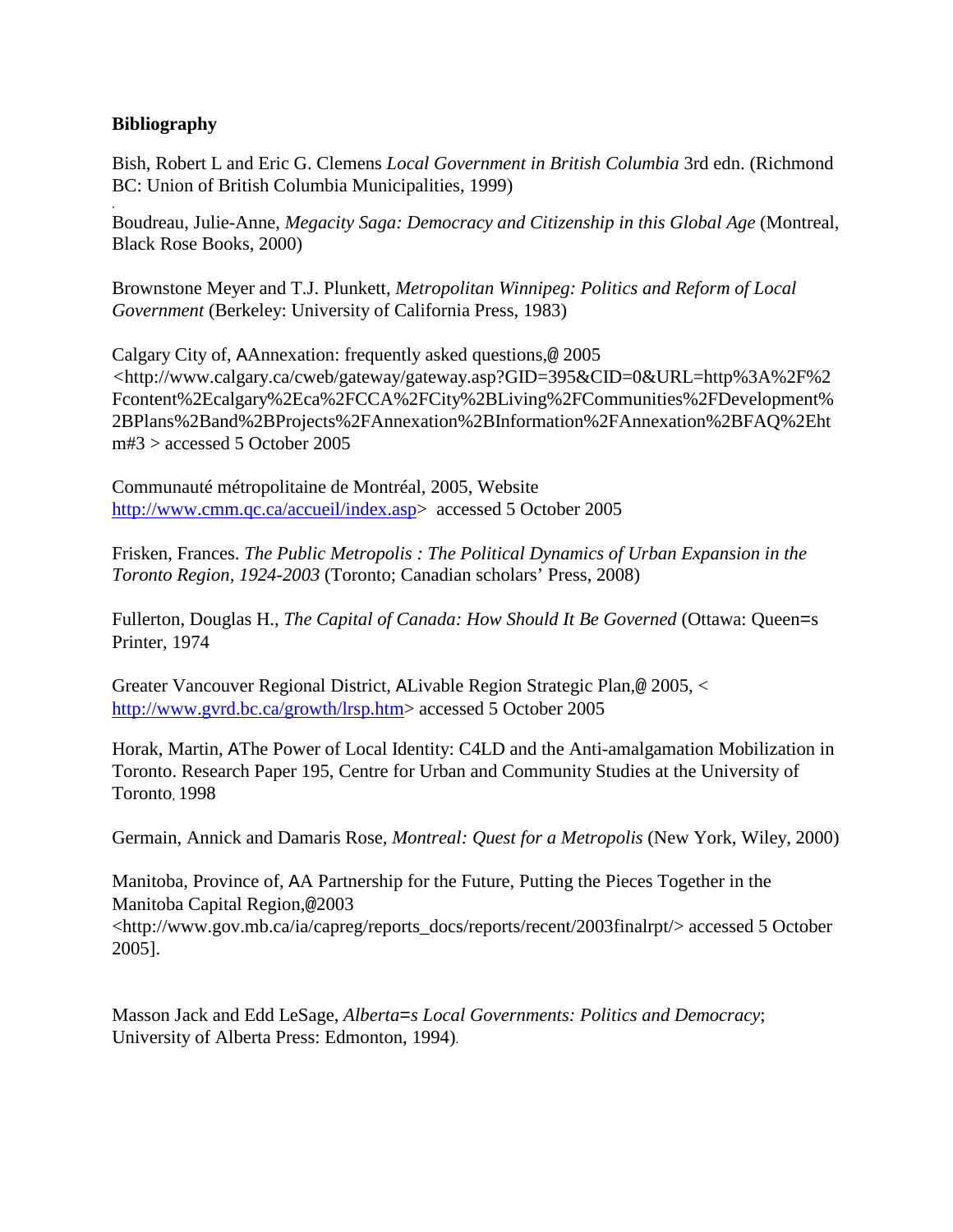Ontario, Province of, 2005 AGreenbelt Protection,@ <http://www.mah.gov.on.ca/userfiles/HTML/nts\_1\_16289\_1.html> accessed 5 October 2005

Sancton, Andrew, *Merger Mania: The Assault on Local Government*, (Montreal and Kingston: McGill-Queen=s University Press, 2000)

Sancton, Andrew, Canadian Cities and the New Regionalism,@ *Journal of Urban Affairs*, XXIII-5 (2001), 543-55

Sancton, Andrew, ALocal Government in North America: Localism and Community Governance@ in Janice Caulfield and Helge O. Larsen, eds., *Local Government at the Millennium* (Opladen, Germany: Leske+Budrich, 2002), pp.185-201

Sancton, Andrew, *The Limits of Boundaries: Why City-regions Cannot be Self-governing* (Montreal and Kingston: McGill-Queen's University Press, 2008)

Smith, Patrick J. Kennedy Stewart, AMaking Local Accountability Work in British Columbia: Report 2 Reforming Municipal Electoral Accountability,@ 1998 http://www.sfu.ca/igs/report/assets/report2.pdf> accessed 5 October 2005].

Statistics Canada, 2006 Census,<http://www12.statcan.ca/english/census06/release/index.cfm> accessed 11 June 2008

Toronto City Summit Alliance, AEnough Talk: An Action Plan for the Toronto Region,@ 2003 http://www.torontocitysummit.ca/english/Enough\_Talk.pdf accessed 5 October 2005

White, Richard, *Urban Infrastructure and Urban Growth in the Toronto Region, 1950s to the 1990s* (Toronto: Neptis Foundation, 2003)